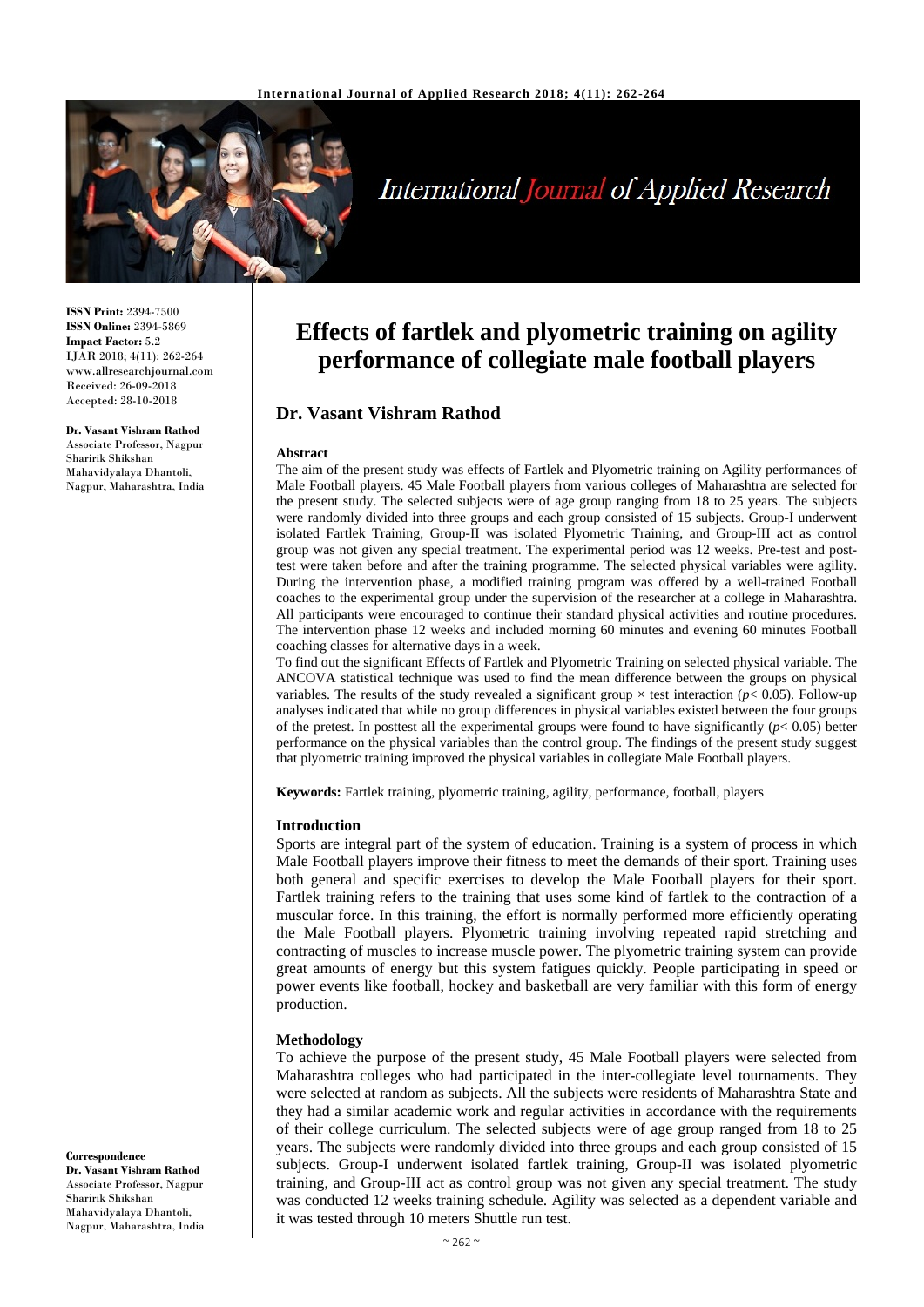Pre-test-post-test-random group-research design was followed in this study. To find out the significant effects of aerobic and anaerobic training on selected agility, analysis of covariance (ANCOVA) was computed for the data collected aerobic, anaerobic, combined and control groups during pretest and posttest separately for each variable. Further to state, since four groups were involved, whenever the F ratio was significant, Scheffe's post hoc test was used

determine which of the paired mean differed significance 0.05 was fixed.

## **Results and Discussion**

The statistical analysis comparing the initial and final means of agility due to effect of Fartlek and Plyometric Training on selected physical fitness variable namely, agility among collegiate Male Football players is presented in Table 1.

|                |         | Fartlek Training   Plyometric Training   Control   Source of Variance   Sum of Squares   Df  Mean Squares   Obtained F |      |         |      |              |      |          |
|----------------|---------|------------------------------------------------------------------------------------------------------------------------|------|---------|------|--------------|------|----------|
| Pre Test       | 13.05   | 12.96                                                                                                                  | 12.9 | Between | 0.36 | $\mathbf{c}$ | 0.12 |          |
| Mean           |         |                                                                                                                        |      | Within  | 5.45 | 76           | 0.07 | 1.68     |
| Post Test      | 12.89   | 12.76                                                                                                                  | 12.9 | Between | 0.53 | $\mathbf{c}$ | 0.18 |          |
| Mean           |         |                                                                                                                        |      | Within  | 4.73 | 76           | 0.06 | $2.86*$  |
| Adjusted       | 12.83   | 12.77                                                                                                                  | 13.9 | Between | 0.87 | $\sim$       | 0.29 |          |
| Post Test Mean |         |                                                                                                                        |      | Within  | 1.23 | 75           | 0.02 | $17.75*$ |
| Mean Diff      | $-0.16$ | $-0.20$                                                                                                                | 0.01 |         |      |              |      |          |

|  | Table 1: Computation of Analysis of Covariance of Agility |  |
|--|-----------------------------------------------------------|--|
|  |                                                           |  |

Table F-ratio at 0.05 level of confidence for 3 and 76 (df) = 2.73, 3 and 75 (df) = 2.73. \*Significant

As shown in Table 1, obtained F ratio of 1.68 on pretest means of the groups is not significant at 0.05 levels. This shows that there is no significant difference among the means of the groups at the initial stage and hence the random assignment of the groups is successful. The obtained F ratio on posttest means is 2.86, and is significant at 0.05 level, being greater than the required F value of 2.73 to be significant at 0.05 level. Taking into consideration the pretest means and posttest means, adjusted posttest means are determined and analysis of covariance is done and the obtained F value 17.75 is greater than the required value of 2.73 and hence it is accepted. This shows that there are significant differences among the adjusted means on the collegiate Male Football players. Since significant improvements were recorded, the results were subjected to post hoc analysis using Scheffe's Confidence Interval test. The results are presented in Table 2.

**Table 2:** Scheffe's Confidence Interval Test Scores on Agility

| <b>Fartlek Training</b>                                                | <b>Plyometric Training</b> | <b>Control Group</b> | <b>Mean Diff.</b> | C.I |
|------------------------------------------------------------------------|----------------------------|----------------------|-------------------|-----|
| 12.83                                                                  | 19 77                      |                      | $0.16*$           |     |
| 12.83                                                                  |                            | 12.96                | $0.13*$           |     |
|                                                                        | די רו                      | 12.96                | $0.29*$           |     |
| $\sim$ $\sim$ $\sim$<br>$\cdots$<br>$\sim$ $\sim$ $\sim$ $\sim$ $\sim$ |                            |                      |                   |     |

\* Significant at 0.05 level

The post hoc analysis of obtained ordered adjusted means prove that (1) there are significant differences between Fartlek Training and Plyometric Training groups (2) Fartlek and Control group (3) Plyometric and Control Group and. It is found that (1) there was no significant difference between Fartlek and Plyometric Group.

## **Discussions on findings**

As shown in Table 1, the obtained F value on the scores of pretest means (1.68) is less than the required F value, which proves that the random assignment of the subjects were successful and their scores in agility before the training were equal and there were no significant differences. Taking into consideration the pretest means and posttest means, adjusted posttest means are determined and analysis of covariance is done and the obtained F value 17.75 is greater than the required value of 2.73 and hence it is accepted. This shows that the interventional programmes significantly improve agility of the collegiate Male Football players. The post hoc analysis of obtained ordered adjusted means prove that there are significant differences between (1) Fartlek group and Control group (2) Plyometric group and control group. Comparing between the treatments groups, it is found that (1) there are significant differences between Fartlek group and Plyometric group. Thus, it is proved that while Fartlek group and Plyometric group improve agility of the college Male Football players compared to control group, Plyometric group is better than improving agility of the collegiate Male Football players and the differences are significant at 0.05 levels.

Bames Schilling and Falvo  $(2007)^{3}$  found large magnitude of differences on jumping and agility performance among different categories of athletes and agility covers 34% of the variance of performance. Under the twelve weeks Fartlek and Plyometric training the subjects were induced to exert more energy and training themselves. The findings proved that the twelve weeks Fartlek and Plyometric training had significant influence in improving agility of the Male Football players. The finding of this study is in agreement with the findings of Bames Schilling and Falvo (2007)<sup>[3]</sup> who found significant improvement in run time, agility and improved performance due to frequent training protocol.

## **Conclusions**

- 1. It is concluded that effects of Fartlek and Plyometric Training significantly improve agility of the college Male Football players.
- 2. The comparing among the treatment groups, the Plyometric Training would be better than Fartlek Training group and control agility of collegiate Male Football players.